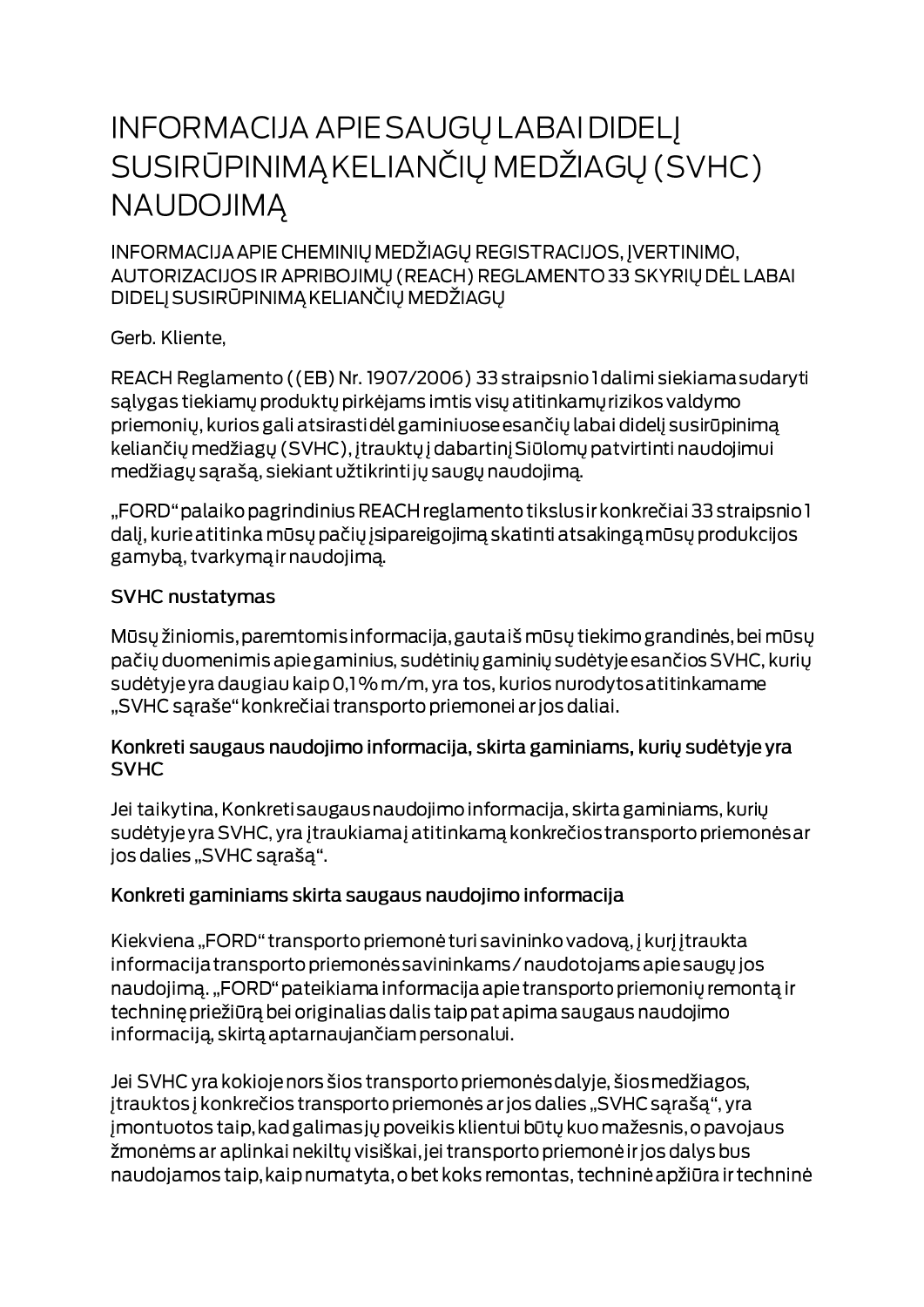priežiūra bus atliekami vadovaujantis šios veiklos techninėmis instrukcijomis ir geriausia bei šiai pramonės šakai į prasta praktika.

Europos Sąjungoje eksploatacijai nebetinkama transporto priemonė gali būti legaliai utilizuojama tik įgaliotoje utilizavimo įmonėje (ATF). Transporto priemonių dalys turėtų būti tvarkomos pagal taikytinus vietinius įstatymus ir vietinių valdžios institucijų nurodymus.

## **Modelis: Ford Galaxy & Ford S-MAX**

SVHC sarašas, paremtas 2022 m. sausio Id. Europos cheminių medžiagų agentūros (ECHA) Siūlomų patvirtinti naudojimui medžiagų sąrašu

Konkreti saugaus naudojimo informacija, skirta gaminiams, kurių sudėtyje yra SVHC

Nereikalinga jokia saugaus naudojimo informacija – vadovaukitės Bendrąja saugaus gaminių naudojimo informacija.

| <b>Commodity</b>                                    | <b>REACH SVHCs</b>                     |
|-----------------------------------------------------|----------------------------------------|
| <b>A/C Compressor</b>                               | Diboron-trioxide[1303-86-2]            |
|                                                     | Lead[7439-92-1]                        |
|                                                     | Silicic acid, lead salt[11120-22-2]    |
| A/C Lines, Receiver Drier and<br><b>Accumulator</b> | Lead[7439-92-1]                        |
| <b>ABS/ESC Module</b>                               | Imidazolidine-2-thione[96-45-7]        |
|                                                     | Lead[7439-92-1]                        |
| <b>Accessories</b>                                  | 1,2-Dimethoxyethane[110-71-4]          |
|                                                     | 4,4'-Isopropylidenediphenol[80-05-7]   |
|                                                     | C,C'-azodi(formamide)[123-77-3]        |
|                                                     | Lead[7439-92-1]                        |
| <b>Active and Air Suspension</b>                    | Lead [7439-92-1]                       |
| <b>Active Grille Shutter</b>                        | Lead [7439-92-1]                       |
| <b>Adaptive Cruise Control</b>                      | Lead[7439-92-1]                        |
| Air Bag Module- Pass Side                           | Refractory ceramic fibres[142844-00-6] |
| <b>Air Brakes</b>                                   | Lead[7439-92-1]                        |
| <b>AIS - High Pressure Ducts</b>                    | Lead[7439-92-1]                        |
| <b>Alternator</b>                                   | Lead [7439-92-1]                       |
| Antenna                                             | Lead   7439-92-1                       |
|                                                     | Tris(nonylphenyl)phosphite[26523-78-4] |
| Appliques (Pillar, Decklid,<br>Roof)                | Lead[7439-92-1]                        |
| <b>Audio and Navigation Head</b><br><b>Units</b>    | Lead[7439-92-1]                        |
| <b>Axle</b>                                         | Lead[7439-92-1]                        |
| <b>Battery</b>                                      | Lead[7439-92-1]                        |
| <b>Body Moldings - Roof Rack</b>                    | Lead[7439-92-1]                        |
| <b>Body Side InteriorTrim (Hard</b><br>Trim)        | C,C'-azodi(formamide)[123-77-3]        |
|                                                     | Lead[7439-92-1]                        |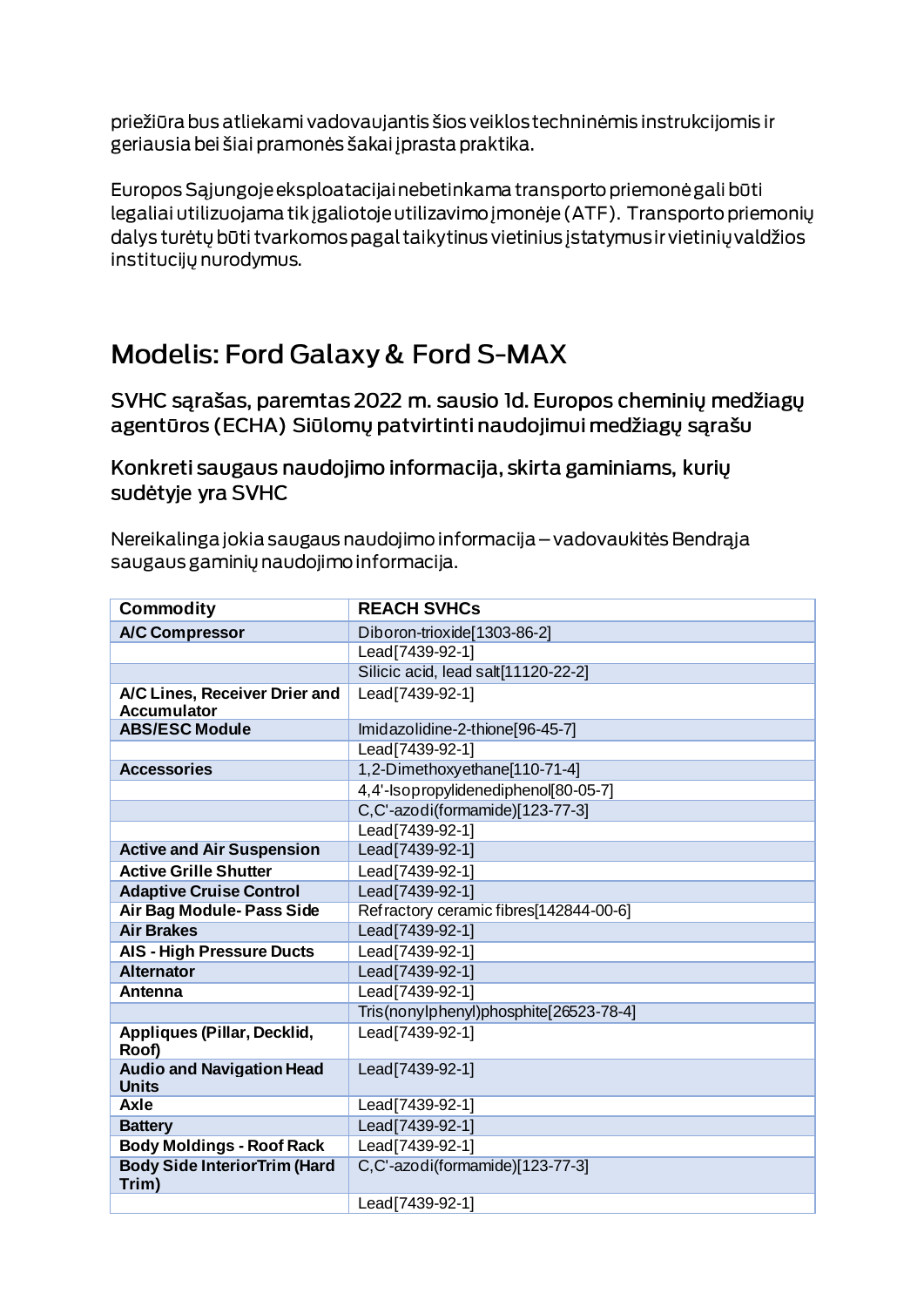| <b>Body Structure -</b>                                      | Lead [7439-92-1]                                            |
|--------------------------------------------------------------|-------------------------------------------------------------|
| Decklid/Liftgate (incl                                       |                                                             |
| Hinge/Supt)                                                  |                                                             |
| <b>Body Structure - Floor Pan -</b>                          | Diboron-trioxide[1303-86-2]                                 |
| <b>Front Floor and Side Sill</b>                             |                                                             |
| <b>Body Structure - Pick-up Box</b>                          | Lead [7439-92-1]                                            |
| (incl Tailgate/Hinge)                                        |                                                             |
| Bodyside, Wheel Arch,                                        | 2-(2H-Benzotriazol-2-yl)-4,6-ditertpentylphenol[25973-55-1] |
| <b>Rocker Moldings</b>                                       |                                                             |
|                                                              | C,C'-azodi(formamide)[123-77-3]                             |
| <b>Brake Actuation</b>                                       | Lead[7439-92-1]                                             |
| <b>Brake Tubes and Hoses</b>                                 | Lead[7439-92-1]                                             |
| <b>Brakes - Caliper &amp; Anchor</b>                         | Lead[7439-92-1]                                             |
| <b>Brkt Assy (Front, Rear)</b>                               | Tris(nonylphenyl)phosphite[26523-78-4]                      |
| <b>Bulk Materials (PMT100)</b>                               | C,C'-azodi(formamide)[123-77-3]                             |
|                                                              |                                                             |
| <b>CHMSL</b>                                                 | Silicic acid, lead salt[11120-22-2]                         |
| <b>Clutch / DMF (Dual Mass)</b><br>Flywheel)                 | Lead[7439-92-1]                                             |
| <b>Combined Sensing Module</b>                               | 1,2-Dimethoxyethane[110-71-4]                               |
|                                                              | Lead[7439-92-1]                                             |
| <b>Console Floor/Rear</b>                                    | C,C'-azodi(formamide)[123-77-3]                             |
|                                                              |                                                             |
| <b>Control Arm and Bushing</b><br><b>Assembly</b>            | Lead[7439-92-1]                                             |
| <b>Cooling Fans</b>                                          | Lead[7439-92-1]                                             |
| <b>Cooling Hoses &amp; Bottles</b>                           | Lead[7439-92-1]                                             |
| Driveshaft(s)                                                | 6,6'-Di-tert-butyl-2,2'-methylenedi-p-cresol[119-47-1]      |
|                                                              | Lead[7439-92-1]                                             |
| <b>EDS Wiring Assembly &amp;</b><br><b>Components</b>        | 4,4'-Isopropylidenediphenol[80-05-7]                        |
|                                                              | Hexahydromethylphthalic-anhydride[25550-51-0]               |
|                                                              | Lead[7439-92-1]                                             |
| <b>Electro/Mechanical Devices</b>                            | 4,4'-Isopropylidenediphenol[80-05-7]                        |
|                                                              | Lead[7439-92-1]                                             |
| <b>Electronic Control Panel and</b>                          | Lead[7439-92-1]                                             |
| <b>CCH</b>                                                   |                                                             |
| <b>Electronic Modules - Door</b><br>Zone                     | Lead[7439-92-1]                                             |
| <b>Electronic Modules -</b>                                  | Lead[7439-92-1]                                             |
| Headlamp                                                     |                                                             |
| <b>Electronic Modules - Power</b><br>Decklid/Liftgate (PLG)  | Lead   7439-92-1                                            |
| <b>Electronic Modules - Seat</b>                             | 2-Methylimidazole[693-98-1]                                 |
| <b>Control</b>                                               |                                                             |
|                                                              | Lead[7439-92-1]                                             |
| <b>Electronic Modules -</b><br><b>Suspension</b>             | Lead[7439-92-1]                                             |
| <b>Electronic Modules - SYNC</b>                             | 2-Methylimidazole[693-98-1]                                 |
|                                                              | Lead[7439-92-1]                                             |
| <b>Engine Water Pumps</b>                                    | Lead[7439-92-1]                                             |
| <b>Evaporator and Blower</b><br><b>Assemby (HVAC Module)</b> | 2-Methylimidazole[693-98-1]                                 |
|                                                              | 6,6'-Di-tert-butyl-2,2'-methylenedi-p-cresol[119-47-1]      |
|                                                              | Lead[7439-92-1]                                             |
| <b>FEAD</b>                                                  | Lead[7439-92-1]                                             |
| <b>Fixed Glass</b>                                           | Lead [7439-92-1]                                            |
| <b>Fixed Glass Roof</b>                                      | Lead [7439-92-1]                                            |
|                                                              |                                                             |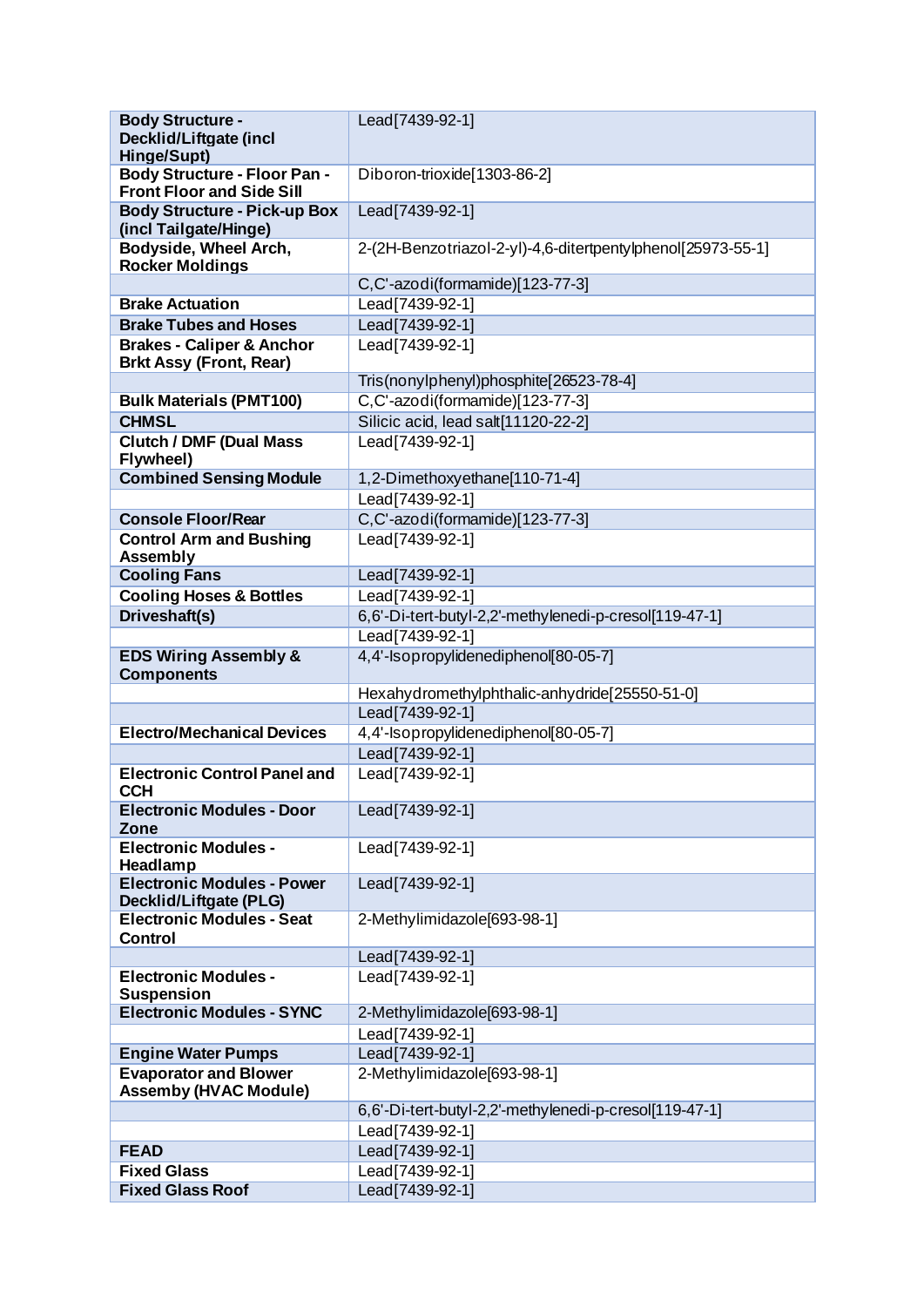| <b>Front / Rear Door Trim</b>          | C,C'-azodi(formamide)[123-77-3]                                                       |
|----------------------------------------|---------------------------------------------------------------------------------------|
| <b>Fuel Door</b>                       | Imidazolidine-2-thione[96-45-7]                                                       |
|                                        | Lead [7439-92-1]                                                                      |
| <b>Fuel Lines</b>                      | Lead[7439-92-1]                                                                       |
| <b>Fuel Tanks</b>                      | Lead[7439-92-1]                                                                       |
| <b>GOR and Radiator Support</b>        | Lead[7439-92-1]                                                                       |
| Half Shaft(s)                          | Lead[7439-92-1]                                                                       |
|                                        | Sodium borate, decahydrate[1303-96-4]                                                 |
| <b>Headlamp / Side Marker</b>          | Lead[7439-92-1]                                                                       |
| <b>Headliner / Sunvisor</b>            | C,C'-azodi(formamide)[123-77-3]                                                       |
| <b>I/S Mirror</b>                      | Lead[7439-92-1]                                                                       |
| <b>Instrument Cluster</b>              | Boric acid [10043-35-3]                                                               |
|                                        | Lead[7439-92-1]                                                                       |
| <b>Interior Lighting</b>               | Lead[7439-92-1]                                                                       |
| <b>IP Finish Panels/Registers</b>      | Lead[7439-92-1]                                                                       |
| <b>Knuckle (Front, Rear)</b>           | Lead   7439-92-1                                                                      |
| Latches - Hood, Decklid and            | Lead[7439-92-1]                                                                       |
| <b>Liftgate Latches</b>                |                                                                                       |
|                                        | Octamethylcyclotetrasiloxane[556-67-2]                                                |
| <b>Latches - Side Door/Latch</b>       | 6,6'-Di-tert-butyl-2,2'-methylenedi-p-cresol[119-47-1]                                |
| <b>Mini Module</b>                     |                                                                                       |
|                                        | Lead[7439-92-1]                                                                       |
| <b>Locks</b>                           | Lead[7439-92-1]                                                                       |
| <b>Luggage and Interior Cargo</b>      | Lead   7439-92-1                                                                      |
| <b>Management/Covers</b>               |                                                                                       |
| <b>Mirrors</b>                         | Lead[7439-92-1]                                                                       |
| <b>Moonroof</b>                        | C,C'-azodi(formamide)[123-77-3]                                                       |
|                                        | Lead[7439-92-1]                                                                       |
| <b>Overhead Console</b>                | 4,4'-Isopropylidenediphenol[80-05-7]                                                  |
|                                        | Lead[7439-92-1]                                                                       |
|                                        | Silicic acid, lead salt[11120-22-2]                                                   |
| <b>Park Assist</b>                     | 2-Benzyl-2-dimethylamino-4-morpholinobutyrophenone[119313-                            |
|                                        | $12 - 1$<br>Lead[7439-92-1]                                                           |
| <b>Pedal Box</b>                       | Lead[7439-92-1]                                                                       |
| <b>Pedestrian Alert System</b>         | Lead[7439-92-1]                                                                       |
| (PAS)                                  |                                                                                       |
|                                        | N,N-Dimethylacetamide[127-19-5]                                                       |
| <b>Plastic Bumpers and Fascias</b>     | C,C'-azodi(formamide)[123-77-3]                                                       |
|                                        | Lead[7439-92-1]                                                                       |
| <b>Powertrain Control Module</b>       | 4,4'-Isopropylidenediphenol[80-05-7]                                                  |
| (PCM/EEC/ECM)                          |                                                                                       |
|                                        | Lead [7439-92-1]                                                                      |
| <b>PT Mounts</b>                       | Lead[7439-92-1]                                                                       |
| <b>PT Sensors</b>                      | Lead [7439-92-1]                                                                      |
| <b>PTU (FWD)</b>                       | Lead[7439-92-1]                                                                       |
| <b>Rain and Daylight Sensor</b>        | 1,3,5-Tris(oxiranylmethyl)-1,3,5-triazine-2,4,6(1H,3H,5H)-<br>trione[2451-62-9]       |
| <b>Receiver Assembly/CD</b><br>(Radio) | 4,4'-Isopropylidenediphenol 80-05-7]                                                  |
| <b>Restraint Electronics</b>           | Silicic acid, lead salt[11120-22-2]                                                   |
| <b>Sealing - Door Dynamic Seals</b>    | 1,2-Benzenedicarboxylic acid, mixed decyl and hexyl and octyl<br>diesters[68648-93-1] |
|                                        |                                                                                       |
| <b>Sealing - Glass Runs and Belt</b>   | 1,2-Benzenedicarboxylic acid, mixed decyl and hexyl and octyl                         |
| <b>Moldings</b>                        | diesters[68648-93-1]                                                                  |